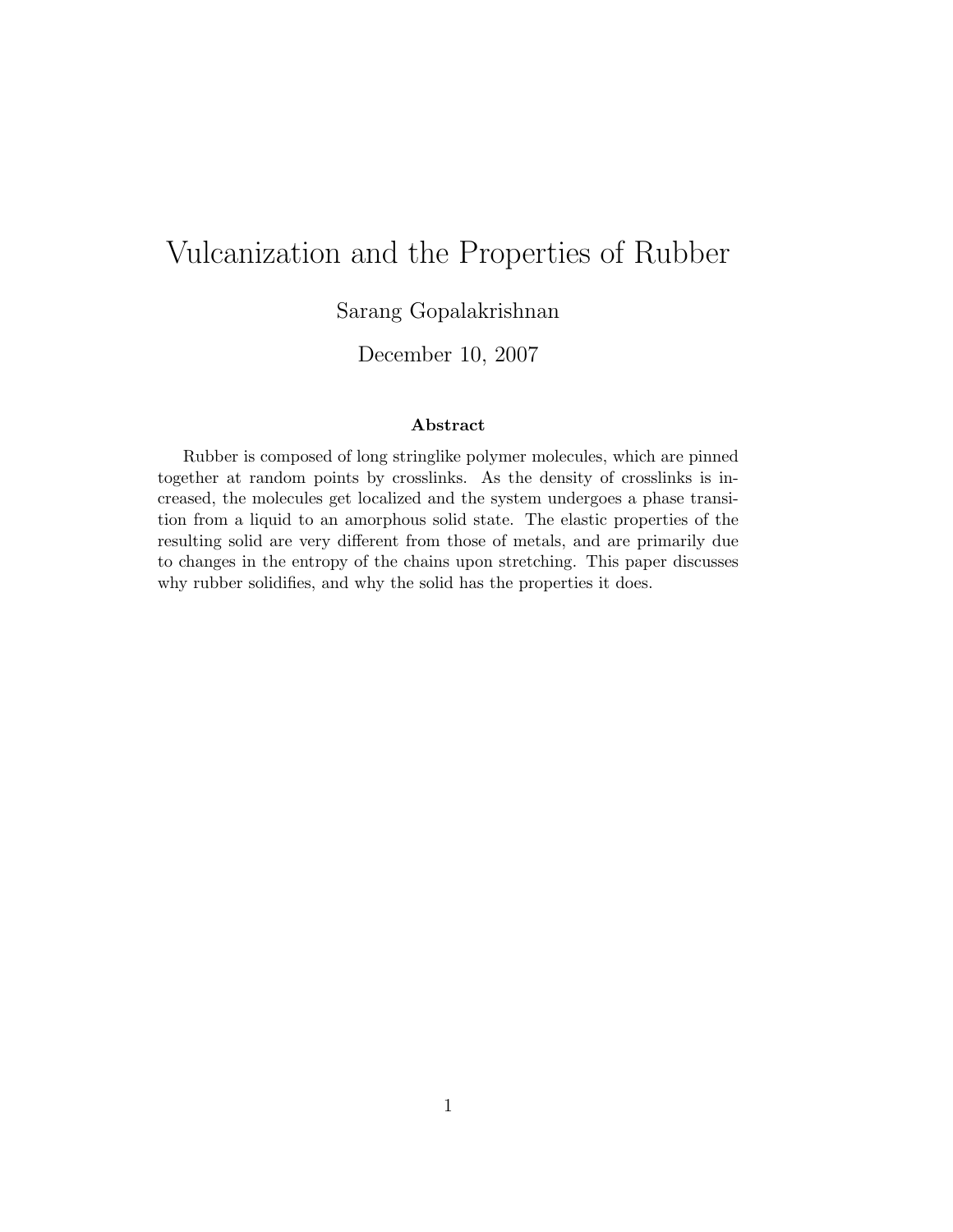## 1 Introduction

The substances known as rubber—natural rubber, gutta-percha, and various synthetic compounds—are amorphous solids composed of long polymers.<sup>1</sup> They vary somewhat in chemical composition, melting point, and so on; however, they have the same elastic properties, and for our purposes the distinctions between various kinds of rubber are unimportant. Pure rubber is a viscous liquid; it solidifies upon vulcanization, a chemical reaction between rubber and sulfur that produces cross-links between the polymer chains. The most important elastic properties of vulcanized rubber are the following: (1) it is much more extensible than crystalline solids, (2) it contracts when heated, and gives up heat when stretched.

Rubber becomes less elastic as it is cooled, and at a certain temperature (around −70◦C for vulcanized rubber) it undergoes a continuous phase transition into a typical brittle glass-like state as the rotational degrees of freedom of the joints freeze out. (Confusingly, the literature sometimes refers to vulcanization as a kind of glass transition. There are in fact two unrelated transitions—from liquid to rubber, upon adding cross-links, which this paper is about; and from either liquid or rubber to a non-rubbery glass, upon cooling, which will not be discussed further.) If it is sufficiently pure, raw natural rubber (i.e. the viscous liquid) crystallizes when held at a temperature below 0◦ C for a long time. Neither of the amorphous solid states can crystallize, at least on the usual timescales, because the disorder in the positions of the chains is frozen in.

The distinctive (and useful) part of the phase diagram is, of course, the vulcanized solid. Its elastic properties are striking, and the physics behind them is quite different from that behind ordinary elasticity. As one might expect in the spirit of Landau theory, this goes together with the fact that the vulcanization transition is an unusual sort of phase transition. Vulcanization lies at the intersection of three areas of statistical physics—polymers, disordered systems, and critical phenomena—and yields important insights into all three. The basic questions a theory of vulcanization must explain are why, and how, a long-chain liquid turns into an amorphous solid; why crosslinking leads to rigidity; and how the usual ideas about spontaneous symmetry breaking are to be applied to systems in which the solid state is amorphous.

Besides, vulcanization is not unique to rubber, but is part of a more general class of transitions, known collectively as sol-gel or gelation transitions. Rubber is closely related to a substance like gelatin, which also consists of long chainlike polymers that crosslink to form an amorphous solid. The essential qualitative difference is that most of these gels are dilute solutions of polymers, while liquid rubber is a polymer melt. The field theoretic treatment of vulcanization extends straightforwardly to other gels;

<sup>&</sup>lt;sup>1</sup>This paragraph and the next summarize Chapter 1 of Treloar's book [1].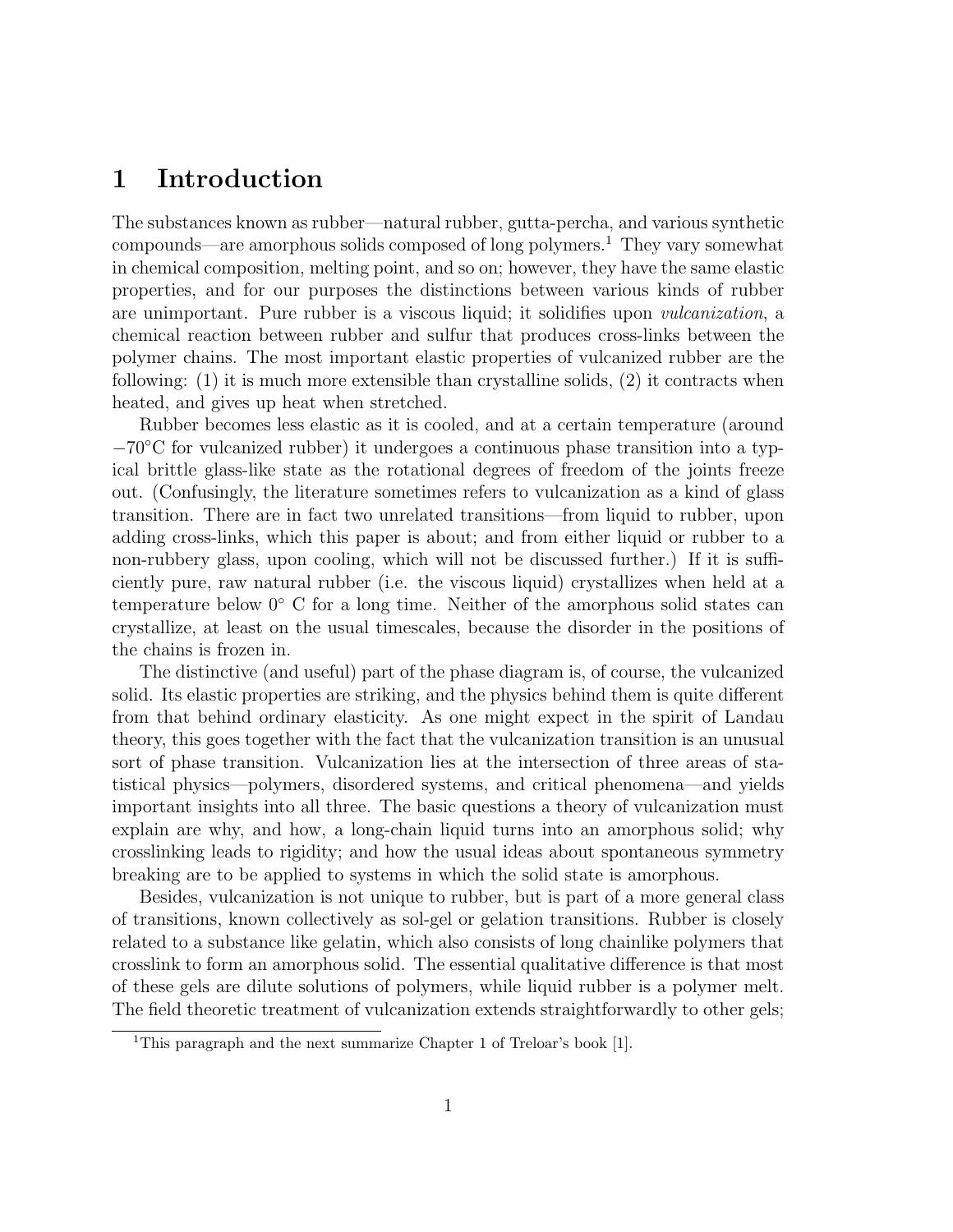however, their elastic properties are different from those of rubber, and will not be considered here.

This paper is organized as follows: section 2 introduces relatively simple theories of rubber elasticity (the phantom chain model) and of vulcanization (percolation), and discusses their limitations; section 3 sketches how a Landau theory might be developed and used to derive the theories of section 2; and section 4 discusses extensions of these ideas to other problems in statistical physics. The reason for this arrangement is that the naive theories are substantially easier on the intuition than the Landau theory.

## 2 The Intuitive Picture

#### 2.1 Entropy and Elasticity

A lot of things about rubber can be explained qualitatively by considering the statistical mechanics of a single chain. There are many more possible configurations with the chain partially stretched than with it fully stretched, so the entropy of the chain increases when it contracts; therefore, heating up the chain makes it contract (because  $F = U - TS$ , and entropy wins at higher temperatures). Similarly, a stretched polymer gives up heat because stretching reduces entropy, and the heat transfer  $Q = T\Delta S$ . The restoring force can be calculated from one of various thermodynamic identities, e.g.  $f/a = P = T(\partial S/\partial V)_U$ . While the statistics of a chain can be calculated exactly, the calculation simplifies if the chain is very far from being fully stretched, in which case one assumes a gaussian distribution of chain extensions.

The *phantom chain model* of Kuhn [1] is a simple extension of this model to deal with crosslinked networks of polymer chains. It treats each "free" segment between cross-links as an independent polymer, and assumes that: (1) stresses do not change the volume of the network (i.e. the bulk modulus is infinite, or at least much larger than the shear modulus), (2) the cross-link locations deform  $affinely^2$  (3) the crosslink locations do not fluctuate, and (4) the entropy of the network is the sum of the entropies of the segments, calculated as if they were free polymers [1].

To see why these assumptions are convenient, we sketch how one might compute the free energy change upon deformation.<sup>3</sup> Suppose we start with a unit cube of rubber, and deform it so that it has sides  $\lambda_i$  such that  $\lambda_1\lambda_2\lambda_3 = 1$  (by assumption 1). Consider an individual polymer segment with one end at the origin and the other at  $(x, y, z)$ . The origin is fixed by the deformation, and the other end goes to  $(\lambda_1x, \lambda_2y, \lambda_3z)$  by assumption (4). The entropy of a chain in the gaussian approxima-

<sup>2</sup>This means that the shear is treated as a linear transformation. For example, a crosslink that's originally at the midpoint of a side moves to the midpoint of the deformed side.

<sup>3</sup>This is worked out in Chapter 3 of Treloar's book [1].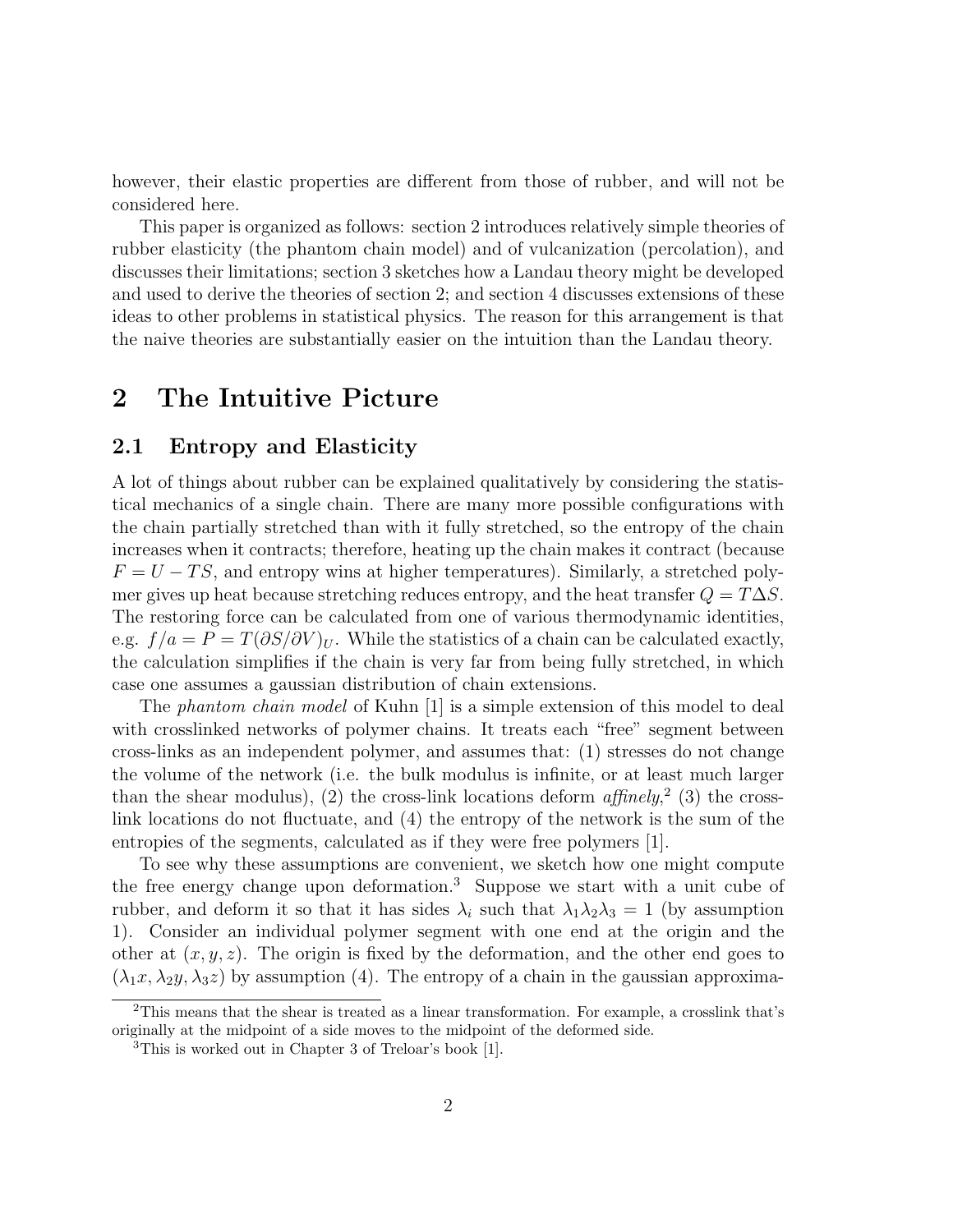

Figure 1: Theory vs. Treloar data for various kinds of stress [2]

tion is given by  $c - br^2$ , where r is the end-to-end length; therefore, we know the change in entropy of each chain, and we can add them all up by (4) to get the total entropy change. This entails some assumptions about where the crosslinks are, but this dependence drops out of the final answer, and we find that  $\Delta S = -\frac{1}{2} N k_B (\lambda_1^2 + \lambda_2^2 + \lambda_3^2 - 3)$ for the block of rubber. This gives us the free energy change upon deformation, which is  $-T\Delta S$  because U is unaffected by the deformation. The restoring force, which is a thermodynamic quantity, is easy to calculate from the free energy.

The experimental data cited in Chapter 4 of Ref. [1] are in good agreement with this model for sufficiently small stresses. Treloar [1] compares the model with experiment for all sorts of shears, compressions, stretches, etc.; a typical plot is shown below. All the plots show two sorts of deviations—at intermediate stresses, explained later in this paper, and at very large stresses, where the gaussian approximation for individual chain statistics breaks down.

An essential feature of this model is that the chains are treated as non-interacting except at the cross-links. The reliability of this assumption obviously depends on the extent to which the chains get in one another's way. An intuitive picture is to think of a polymer as a self-avoiding random walk [3], in which case a polymer chain is a branched self-avoiding random walk. The phantom chain model approximates this as an ideal random walk; therefore it should be reliable when such an approximation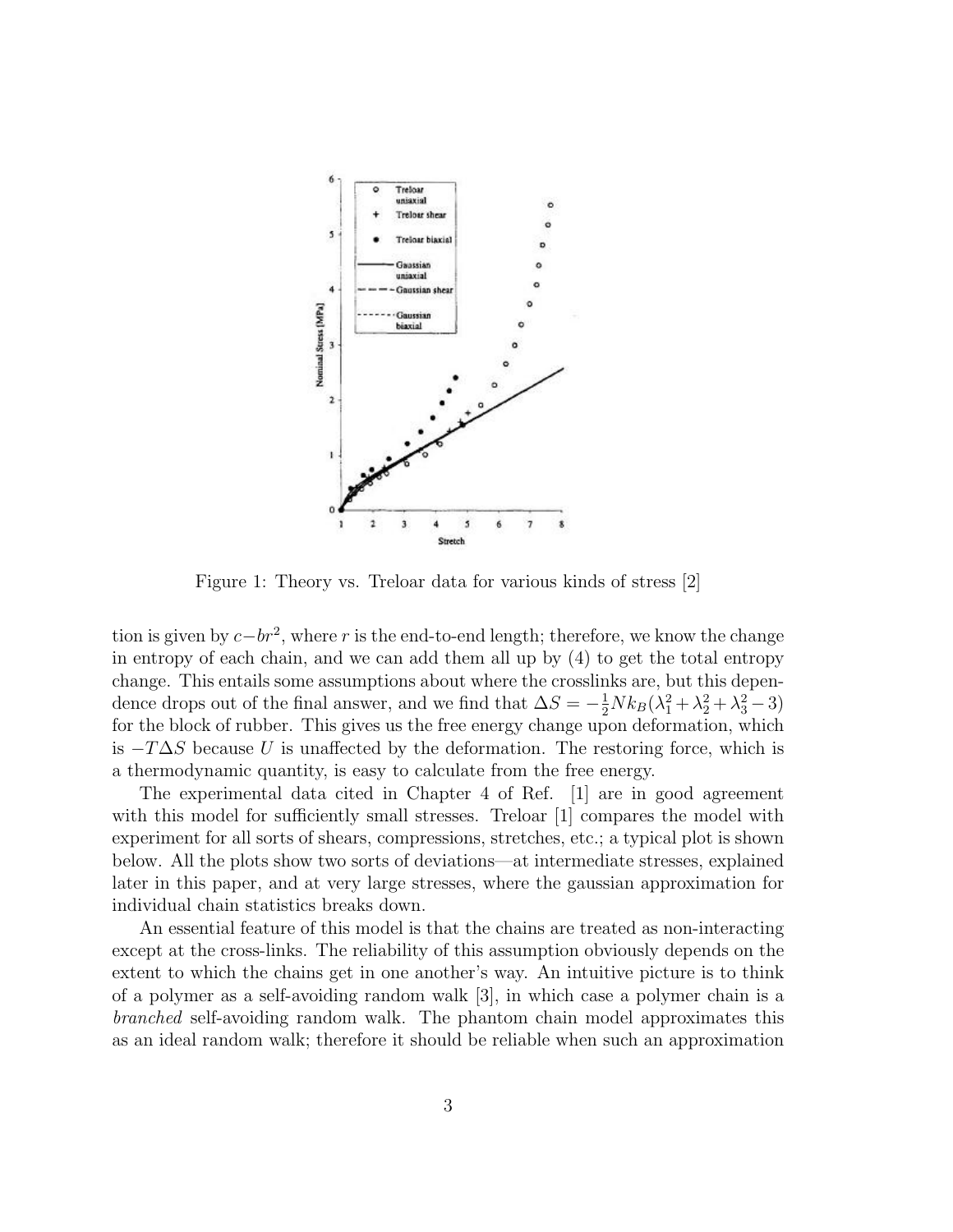is reliable—which it isn't, in fewer than six dimensions [3]. In practice things are not quite so bad because the two neglected effects—the self-avoiding character of the polymer, which makes it spread out, and the repulsion from the other polymers, which tends to squeeze it into as small a space as possible—cancel out. (This is not true for dilute polymer gels, in which self-avoidance is much stronger than interactions.) To include these effects would require a thoroughgoing field theoretic approach. Before we consider the field theoretic problem, though, let us discuss the vulcanization transition using the more intuitive percolation model.

#### 2.2 Percolation and its Disconents

When does vulcanization take place? A reasonable hypothesis would be that it happens when a network of crosslinks extends over an appreciable fraction of the system size. We know it couldn't happen earlier, because it would take an enmeshing network to keep the crosslinked blobs of size  $V' \ll V$  from sliding about. (One can construct special cases for which this isn't true, but it usually is.) This hypothesis reduces vulcanization to a case of percolation. A simpler case of percolation is the following: suppose we have a two-dimensional  $N \times N$  grid of sites, and draw  $\alpha N^2$ lines at random between nearest-neighbor points. For small  $\alpha$  the lines are sparse and isolated; for  $\alpha \approx 1$ , each point on the grid is connected to every other by many paths. At some critical value of  $\alpha$ , there are on average just enough segments to join up and form one large path through the system. The extension to the case of rubber, in which the crosslinks form a network of chains that eventually encompasses the system, is conceptually straightforward.

Percolation has been extensively studied as a kind of critical phenomenon; the critical exponents are known, and agree with the direct renormalization group treatment of rubber, and also with experiment [13, 14]. However, the percolation model is unsatisfactory because it doesn't help us study the thermal fluctuations that determine rigidity and elasticity—and an account of elasticity is a sine qua non for any theory of rubber. Besides, while it is plausible that a phase transition should happen, a connected network isn't necessarily rigid [5]. This leads us to consider a different approach to the problem, which is to construct a Ginzburg-Landau theory of rubber. There are obvious obstacles to this program: it isn't obvious how one is to construct an order parameter or a coarse-grained Hamiltonian, for a start. These difficulties have been worked out; while the details are very technical, the following section sketches the most important steps.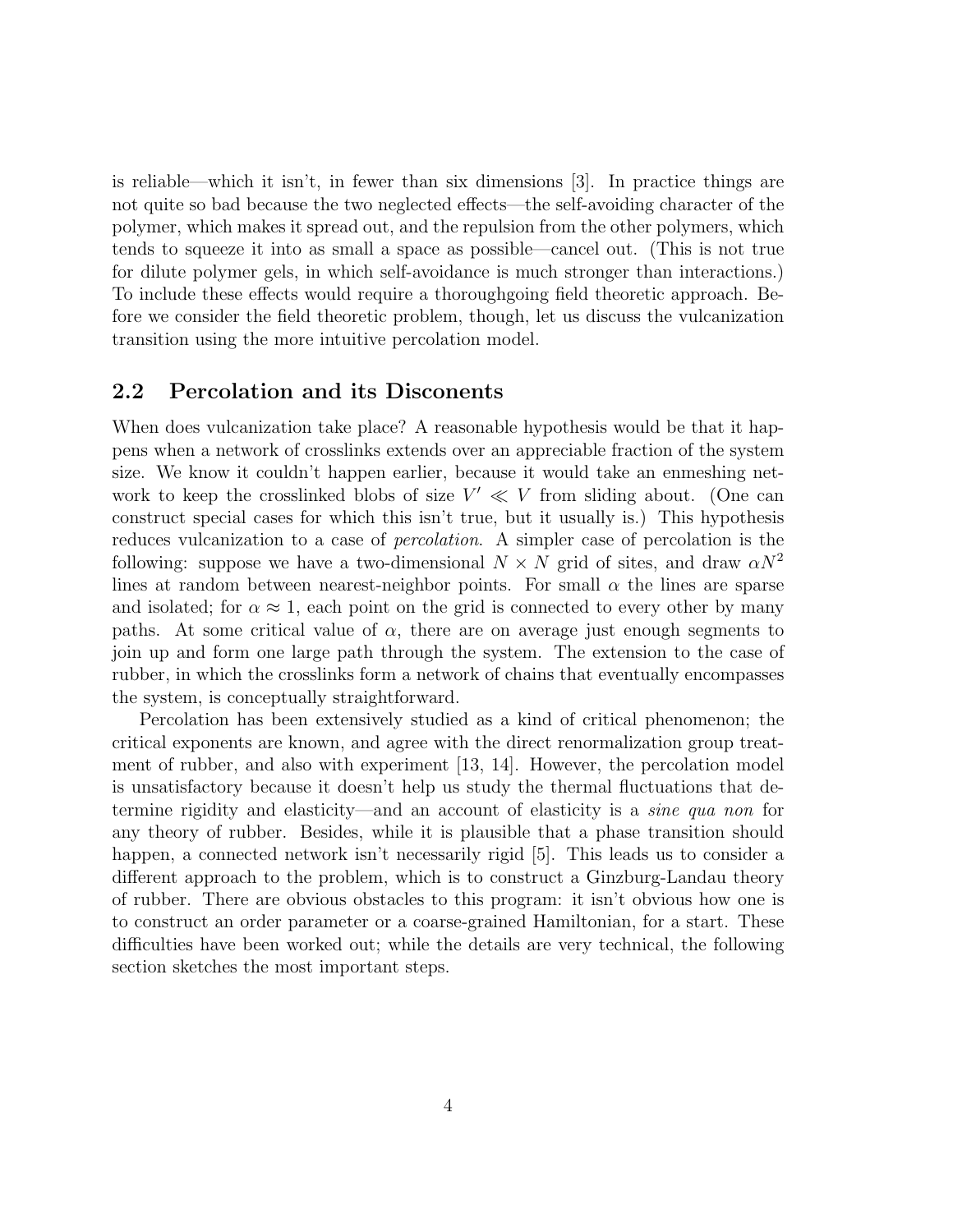## 3 A Landau Theory of Rubber

The practical objectives of developing a Landau theory of rubber are to show that the liquid is unstable to an amorphous solid, to derive the theory of elasticity from an effective equation for Goldstone modes, and to set up the renormalization group treatment of the critical behavior of rubber. In addition to these goals, it would be conceptually satisfying to understand how vulcanization relates to more elementary phase transitions.

### 3.1 The Order Parameter

How does one construct an order parameter for rubber? The nearest conventional ordered state is a crystal, which also breaks translational invariance, but unlike a crystal, rubber doesn't look ordered; there are, for instance, no Bragg peaks. The intuitive picture behind defining the order parameter is as follows. Suppose you took a snapshot of the microscopic system at a time  $t = 0$  and then again at  $t \to \infty$ , and superimposed them. The strands in the liquid would have an entirely different configuration; in the amorphous solid, they would all be in roughly the same place. It is essential that our order parameter be sensitive to this distinction.

The order parameter generally used in the literature is:

$$
\Omega(\mathbf{k}^n) = \frac{1}{N} \sum_{i} \int_0^1 ds \langle \exp(i\mathbf{k}^1 \cdot \mathbf{c_i}(s)) \rangle_{\chi} \langle \exp(i\mathbf{k}^2 \cdot \mathbf{c_i}(s)) \rangle_{\chi} \dots \langle \exp(i\mathbf{k}^g \cdot \mathbf{c_i}(s)) \rangle_{\chi}
$$

Here  $c_i(s)$  is the (suitably normalized) position vector of the point at arclength s on the *i*th polymer, and  $\chi$  is a particular (random) distribution of crosslinks. In the liquid state, each of the terms is zero on average because the strands are delocalized; in the solid state, the strands fluctuate around well-defined mean positions, and therefore the average is nonzero, e.g. for gaussian fluctuations,

$$
\langle \exp(i\mathbf{k}\cdot\mathbf{x})\rangle = e^{i\mathbf{k}\cdot\overline{\mathbf{x}}}e^{-k^2\xi^2} \neq 0.
$$

The reason you need more than one k vector is that, in an amorphous system,  $e^{i\mathbf{k}\cdot\overline{\mathbf{x}}}$ would average to zero because of destructive interference in the sum over chains. On the other hand, suppose we had multiple  $k$  vectors. Then each term in the average would be

$$
e^{i(\mathbf{k_1} + \mathbf{k_2}) \cdot \overline{\mathbf{x}}} e^{-k^2 \xi^2} \neq 0
$$

and therefore, for  $\mathbf{k_1} + \mathbf{k_2} = 0$  the average would be nonzero. Goldbart [9] elegantly describes this as causing a a bump at  $k = 0$  in the liquid state to turn into a fin of k-vectors such that  $\sum \mathbf{k} = 0$  in the amorphous solid.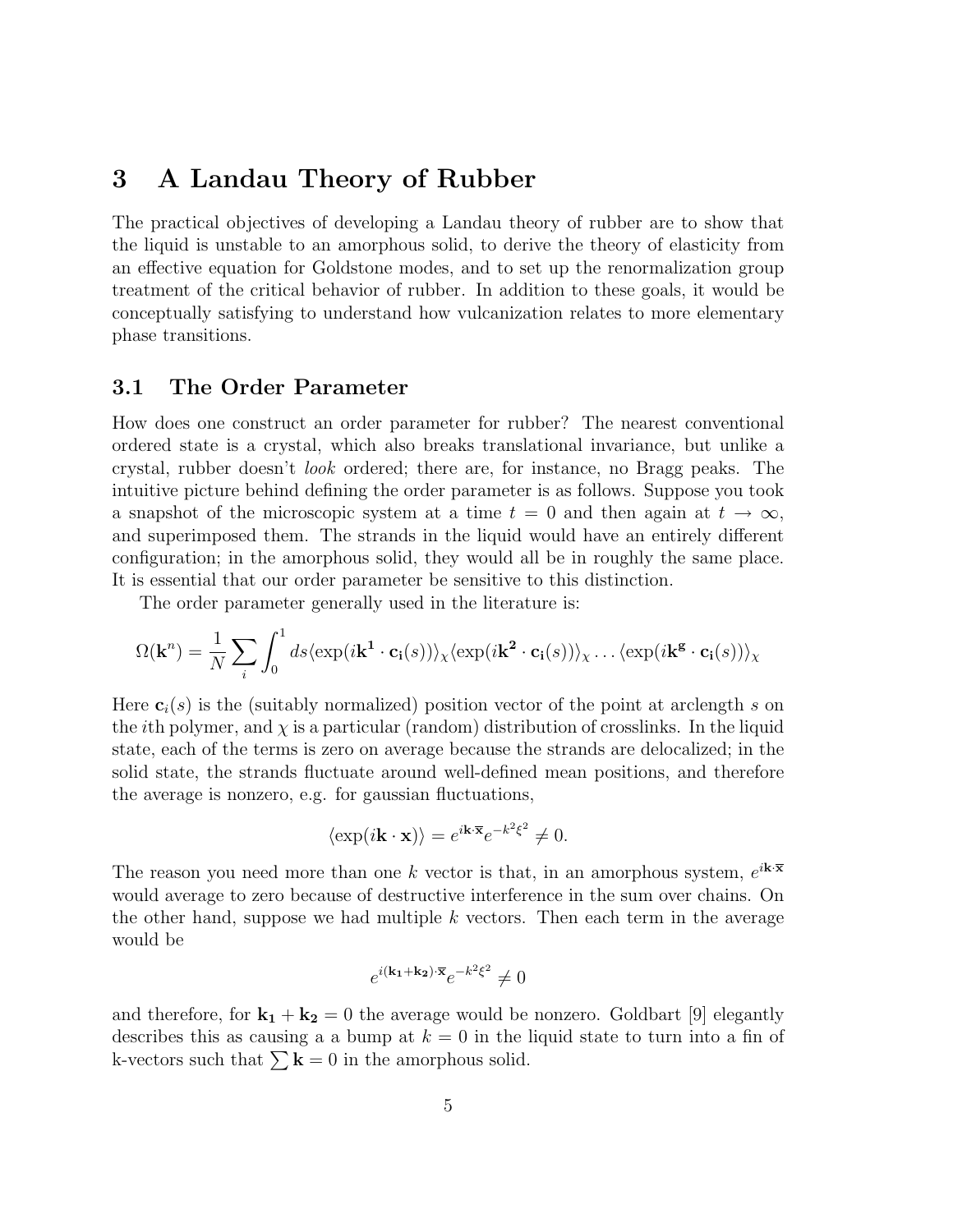

Figure 2: Improbable ("kaleidoscope eyes," L) and probable (R) types of crosslinked configurations. The crosslinks are shown as red dots.

To complete our definition of the order parameter, we must average it in the end over all possible realizations of the crosslink positions. This is done using the Deam-Edwards probability distribution [7, 8], which is based on the idea that the crosslinking process glues together strands that happen to be nearby in the uncrosslinked liquid. Therefore, the only crosslink distributions with statistical weight are those that (to quote Ref. [7]) "are compatible with some reasonably probable configuration of the uncrosslinked liquid."

Finally, one should note that the cross-link positions are defined by arclength along the crosslinked monomers (which are assumed to be distinguishable), and not by spatial coordinates; thus, crosslinking does not explicitly break translational invariance.

#### 3.2 The Coarse-Grained Hamiltonian

Deam and Edwards [8] wrote down a Hamiltonian that accounts for the chain-chain interactions by a repulsive delta function pseudopotential that prevents the chains from sitting on top of each other. This is not quite realistic, but contains as much of the physics as we need. There are two parts to this Hamiltonian, called the Edwards Hamiltonian: the first, to penalize the stretching of individual links and "softly" enforce the integrity of each polymer, and the second to make the links avoid each other.

$$
H_1^E = \frac{1}{2} \sum_{i=1}^N \int_0^1 ds \left| \frac{d\mathbf{c_i}(s)}{ds} \right|^2 + \frac{g}{2} \sum_{i,j=1}^N \int_0^1 ds \int_0^1 ds' \delta(\mathbf{c_i}(s) - \mathbf{c_j}(s'))
$$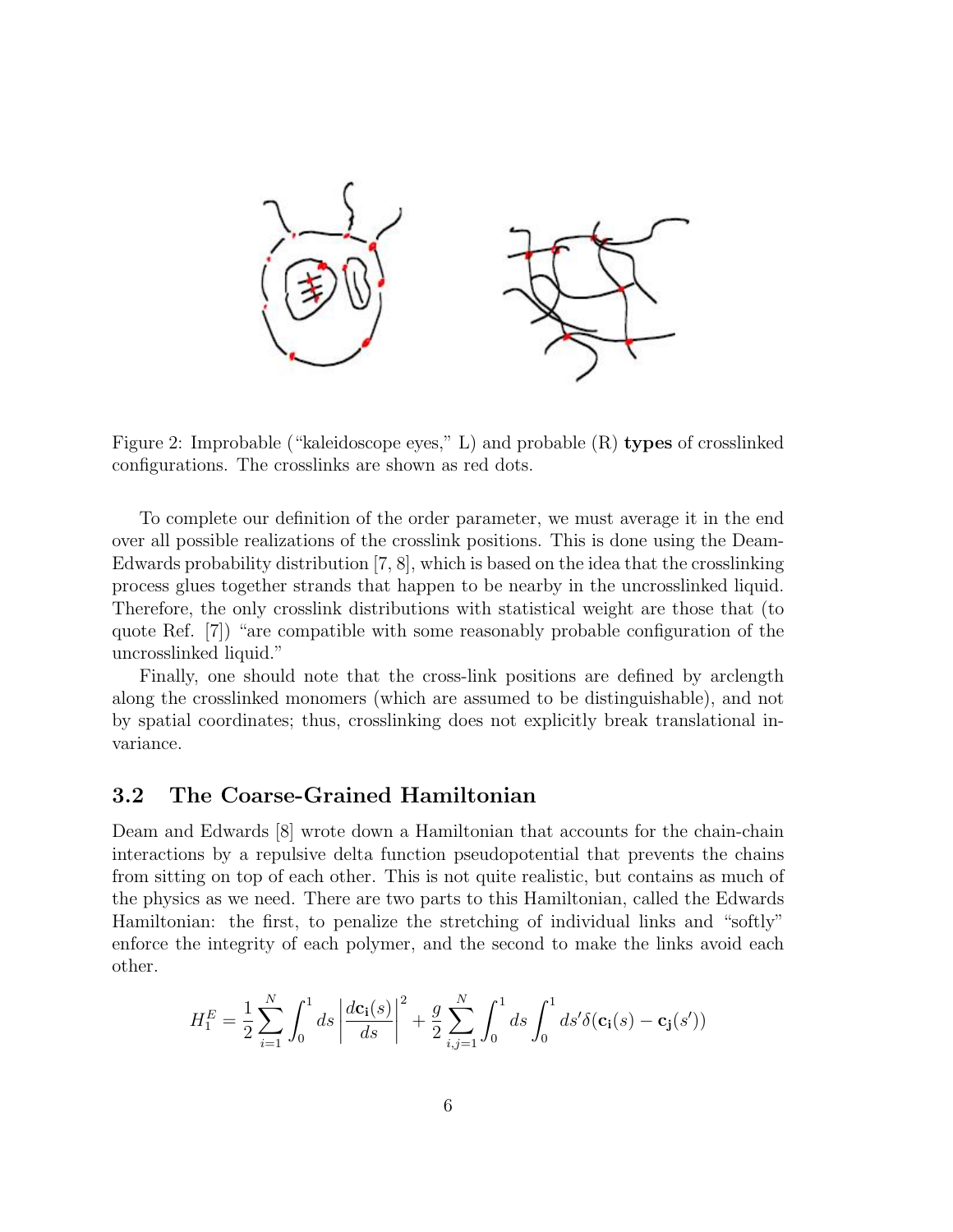Formally, the next step would be to compute the partition function Z subject to a specific realization of the crosslink positions, calculate the free energy, and then average the free energy over the Deam-Edwards crosslink probability distribution.<sup>4</sup> What we would really like, though, is to have a continuum representation of the Hamiltonian in terms of the order parameter. This is achieved through the replica trick [6], an odd but important technique in statistical mechanics. The replica trick relies on the identity

$$
\log Z = \lim_{n \to 0} \frac{Z^n - 1}{n}
$$

applied to the partition function. The idea is that  $Z<sup>n</sup>$ , the partition function of n identical copies of the system, is easier to average than  $log Z$ . If you were wondering what determines the *n* (the number of independent k vectors) in the order parameter, this is where it comes from.  $Z^n = \exp(-S_n)$ , and  $S_n$  can be written in terms of the n component piece of the order parameter. The expression here is derived in [9] from symmetry principles; we merely state the result:

$$
S_n = N \sum_{\hat{k} \in HRS} (-a\tau + b|\hat{k}|^2/2) |\Omega(\hat{k})|^2 - N g \sum_{\hat{k}_i \in HRS} \Omega(\hat{k}_1) \Omega(\hat{k}_2) \Omega(\hat{k}_3) \delta_{\hat{k}_1 + \hat{k}_2 + \hat{k}_3}.
$$

(The HRS, or higher replica sector, condition means that we need multiple  $k$  vectors to detect the amorphous solid, as discussed above. For our purposes, let  $a, \tau$  and b be phenomenological parameters.) So far, we have not proved that the uniform liquid state, with  $\Omega = 0$ , is ever unstable; the theory hasn't yet predicted that vulcanization happens. One straightforward if tedious way to get at the transition is to apply a technique like linear stability analysis to the liquid state in the n-replica theory, locate the instability, and appropriately take the  $n \to 0$  limit; see Ref. [6] for details.

#### 3.3 Ergodicity and Topology

It is expected that the breaking of translational invariance should lead to breaking of ergodicity. In the case of rubber, there is a further breaking of ergodicity due to the fact that the strands cannot go through each other [4, 5]. Even with the same crosslink distribution, the two configurations in the figure belong to entirely separate parts of phase space. This feature is common to the liquid and the solid, and has nothing to do with vulcanization as such. It does establish, however, that if the crosslinks are permanent then the vulcanized solid really is an equilibrium amorphous state. Given a realization of crosslink locations and a region of phase space fixed by, say, the center

<sup>&</sup>lt;sup>4</sup>It won't do to average the partition function over the disorder, because that would imply that the system can explore disorder space, which it can't because the crosslinks are permanent.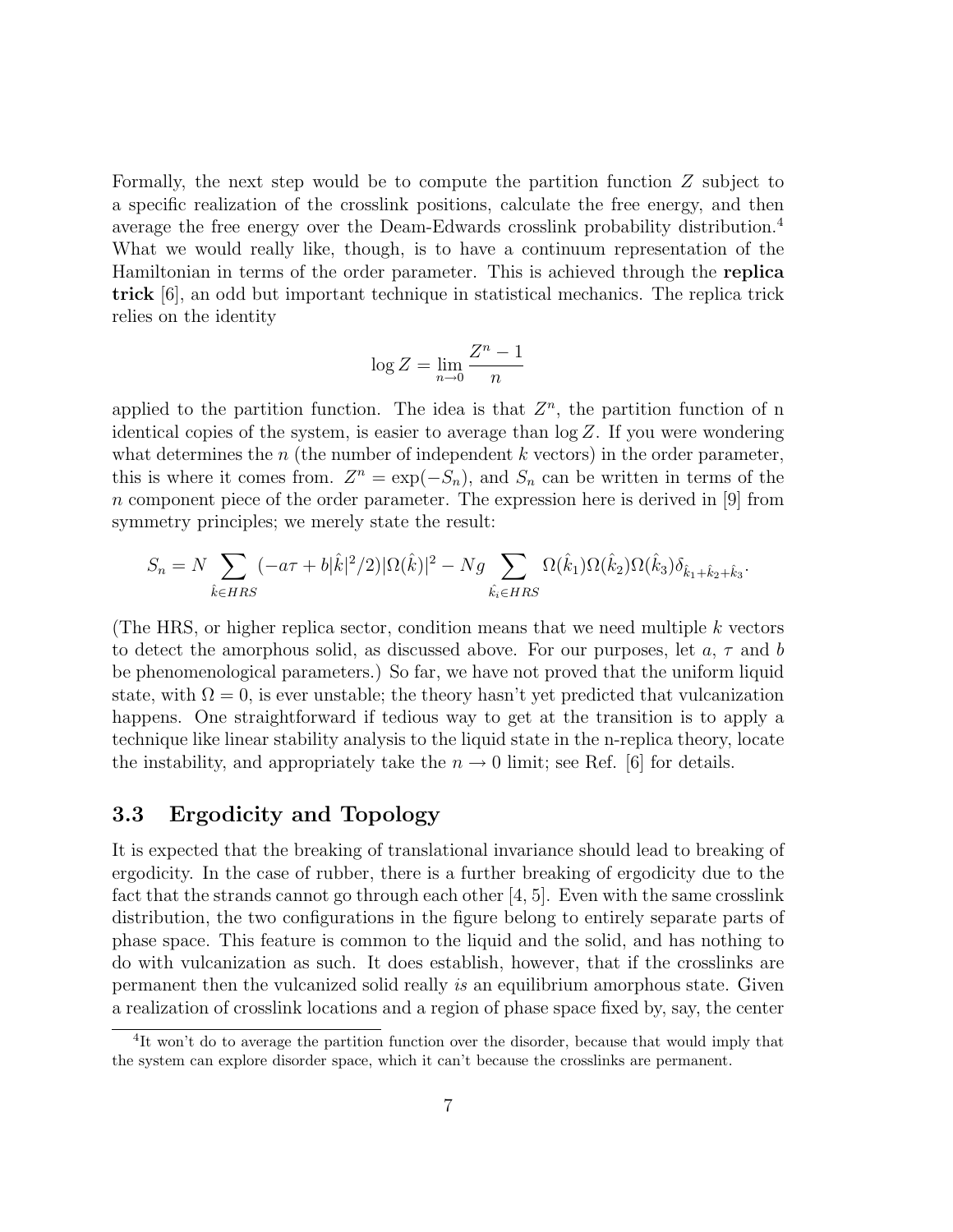

Figure 3: Two configurations with the same crosslinks but different topology. Adapted from [6].

of mass coordinate, there will be a minimum-free-energy configuration, perhaps with additional ordering; however, one might be permanently stuck in a bad neighborhood of configuration space from which this configuration is inaccessible.

It is clearly impractical to try to solve the Landau theory for a particular topology; in fact, there are no satisfactory techniques for dealing with the topological partitioning of phase space, and the literature [7] typically treats the different topological sectors of configuration space as separated by finite energy barriers, i.e. as analogous to topological defects. The consistency of this approach is questionable: it assumes that the topological constraints can relax on timescales where the crosslinks are permanent, which is not generally true because the polymers must break to go through each other.

#### 3.4 Goldstone Modes

Now that we have a coarse-grained Hamiltonian, we should be able to find the Goldstone modes that determine rigidity. Since it is translational symmetry that is broken, we know that these will be phonon modes, and that the corresponding rigidities will be shear moduli. The detailed derivation is worked out in Ref. [11]. One possible strategy is to note that the order parameter is invariant under uniform translations of all the positions; therefore, since

$$
\langle e^{i{\bf k}\cdot{\bf x}}\rangle = e^{i{\bf k}\cdot\overline{\bf x}}e^{-k^2\xi^2},
$$

we could perform a displacement  $\bar{\mathbf{x}} \mapsto \bar{\mathbf{x}} + \mathbf{v}(\mathbf{x})$ , where v is a smooth slowly-varying function, and calculate an effective Hamiltonian for the elastic degrees of freedom. The upshot is that you can calculate the shear modulus,  $\mu_n$ , in the *n*-replica theory and take  $n \to 0$  to get a formula for the shear modulus.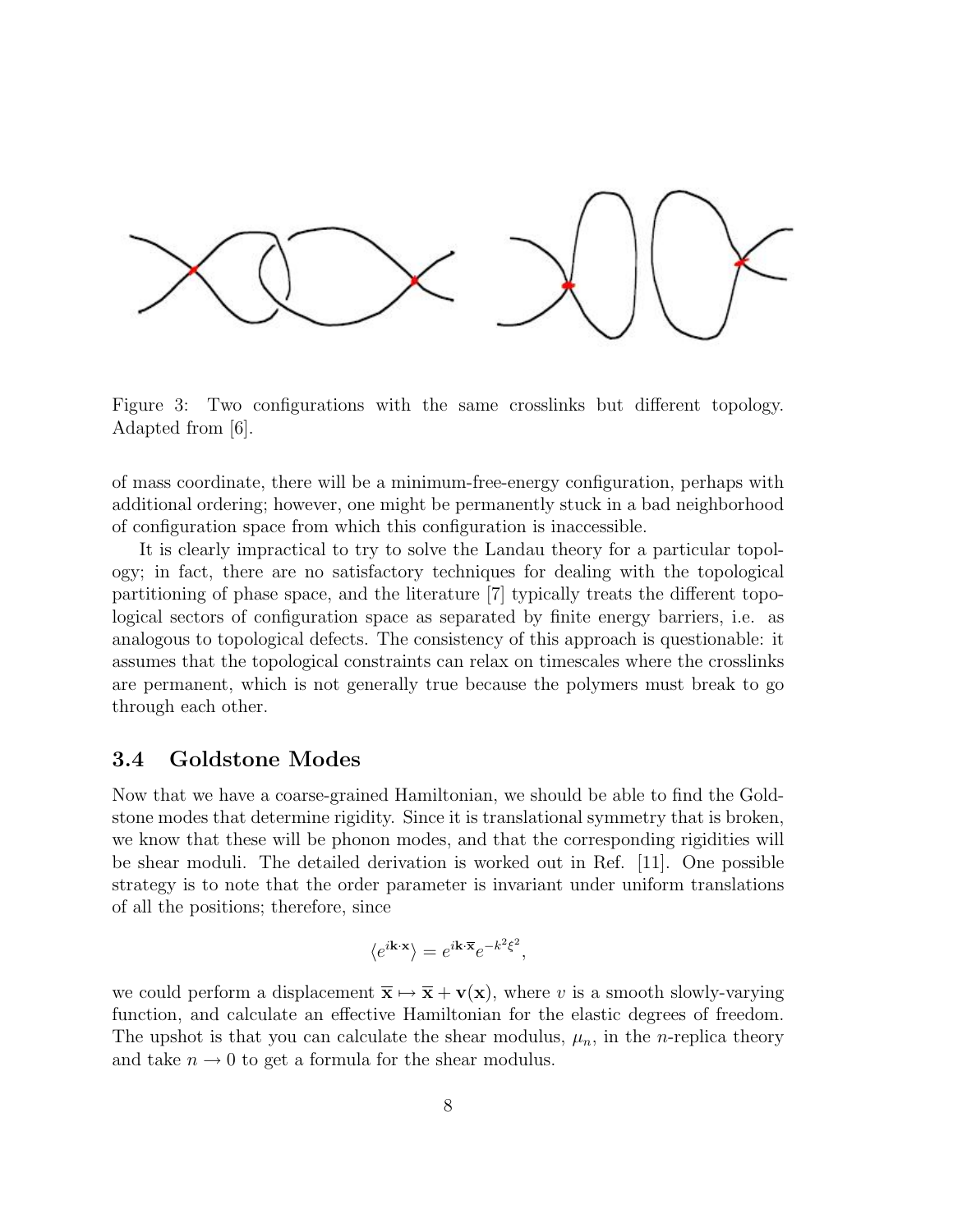Deriving the phantom chain model from this theory takes a fair amount of work; see Ref. [11]. The strategy is to calculate the free energy increase upon deformation. One minimizes the Landau free energy, i.e. solves for  $\delta L/\delta \Omega = 0$ , subject to the constraint that the boundary of the system is deformed. Once this is done, the free energy change can be calculated, and the elastic properties can be deduced as before.

#### 3.5 An Improved Theory of Elasticity

Related to this is the question of how rubber responds to a large static deformation. The phantom chain model predictions have been known to disagree with experiment for a fairly long time [1], but the mechanism was only recently explained [12]. The experimental result is that instead of being constant, the rigidity  $\mu$  varies nonmonotonically with the strain.<sup>5</sup> The key to this behavior is in a fact that we didn't put into our model: that rubber is locally incompressible. In general, since each phonon mode carries  $k_BT$  of energy, and the phonon density of states is  $1/\xi^d$  where  $\xi$  is the average distance between crosslinks, there is a contribution of order  $k_B T/\xi^d$  to the free energy from the phonons [12]. This affects the elastic properties because, for a locally incompressible system, the spectrum of phonon fluctuations is altered by large shear deformations. (This is because the crosslinks can't fluctuate as they please; they have to stay clear of all the other stuff. The effect is nonlinear and hard to describe intuitively.) The resulting change in free energy was taken into account using some fancy mathematics by Xing et al. [12], who found that the modified free energy density for a uniaxial stretch is

$$
f = \frac{1}{2}\mu_0(\lambda^2 + 2\lambda^{-1}) + \mu_1 \left[ \frac{\tanh^{-1} \sqrt{1 - \lambda^{-3}}}{\sqrt{1 - \lambda^{-3}}} - \log \lambda \right].
$$

The stress-strain relation that follows from this equation is in excellent agreement with experiment.

#### 3.6 Experiments on the Vulcanization Transition

While most of the experiments on rubber elasticity were done in the 1940s, studies of the vulcanization transition and its analogues in polymer gels have been quite active. Since, by an argument of de Gennes [3], the critical region in rubber is expected to be relatively small, most of these experiments have been done in dissolved polymer gels.<sup>6</sup>

<sup>&</sup>lt;sup>5</sup>The genteel term for "strain-dependent rigidity" is "Mooney stress."

<sup>6</sup>This is related to the argument in Section 2 that the effects of self-avoidance and interactions cancel out. In general, mean field theory works better for rubber than for gels. This fact is explicitly derived in Ref. [13] from the renormalization group.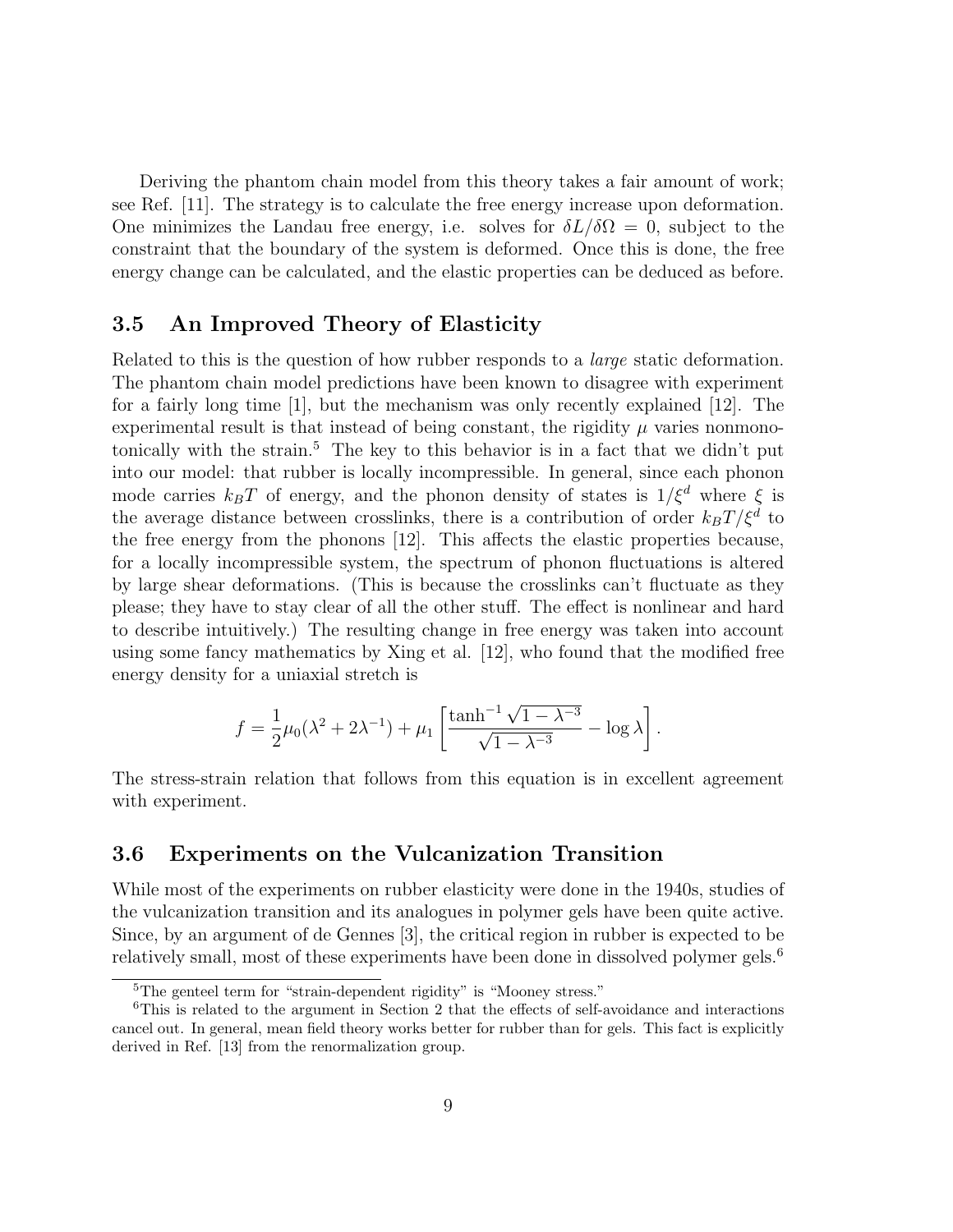

Figure 4: Theory vs. experiment for the strain-dependent rigidity. The horizontal line is the phantom chain model prediction. The dashed line fits the revised theory to the data. The other lines are interpolations for finite bulk moduli. [12]

If the liquid state is sufficiently viscous (as in some biological macromolecules) a very direct way to investigate critical properties is to measure the viscous/elastic response near the transition directly using a rheometer. Ref. [15] follows this procedure, and finds that the shear viscosity diverges with concentration of solute, with critical exponents that are consistent with percolation.

A more sophisticated technique is to inject a colored or fluorescent dye into the solution. Since the fluorescent properties of the dye molecules are strongly affected by the number of crosslinks [14], one can use the fluorescence yield to measure how far one is from the transition, and compare it against a transport coefficient (in this case, the speed of sound) that exhibits critical behavior.

## 4 Summary and Further Directions

We set out to understand how our ideas about spontaneous symmetry breaking could be applied to an amorphous solid like rubber. With the help of the replica trick, we were able to write down a coarse-grained Hamiltonian and an order parameter, which we (i.e. the references) then used to predict (1) that the liquid state is unstable to an amorphous solid state, (2) that the amorphous solid has incompressible phonon modes that determine its elastic properties, and (3) that the critical behavior is the same as that predicted by the percolation model. Essentially, the field theoretic treatment justifies, as limiting cases, both the phantom chain model and the percolation model, which are more intuitive ways to think about rubber, and gives us a systematic way to go beyond these limits.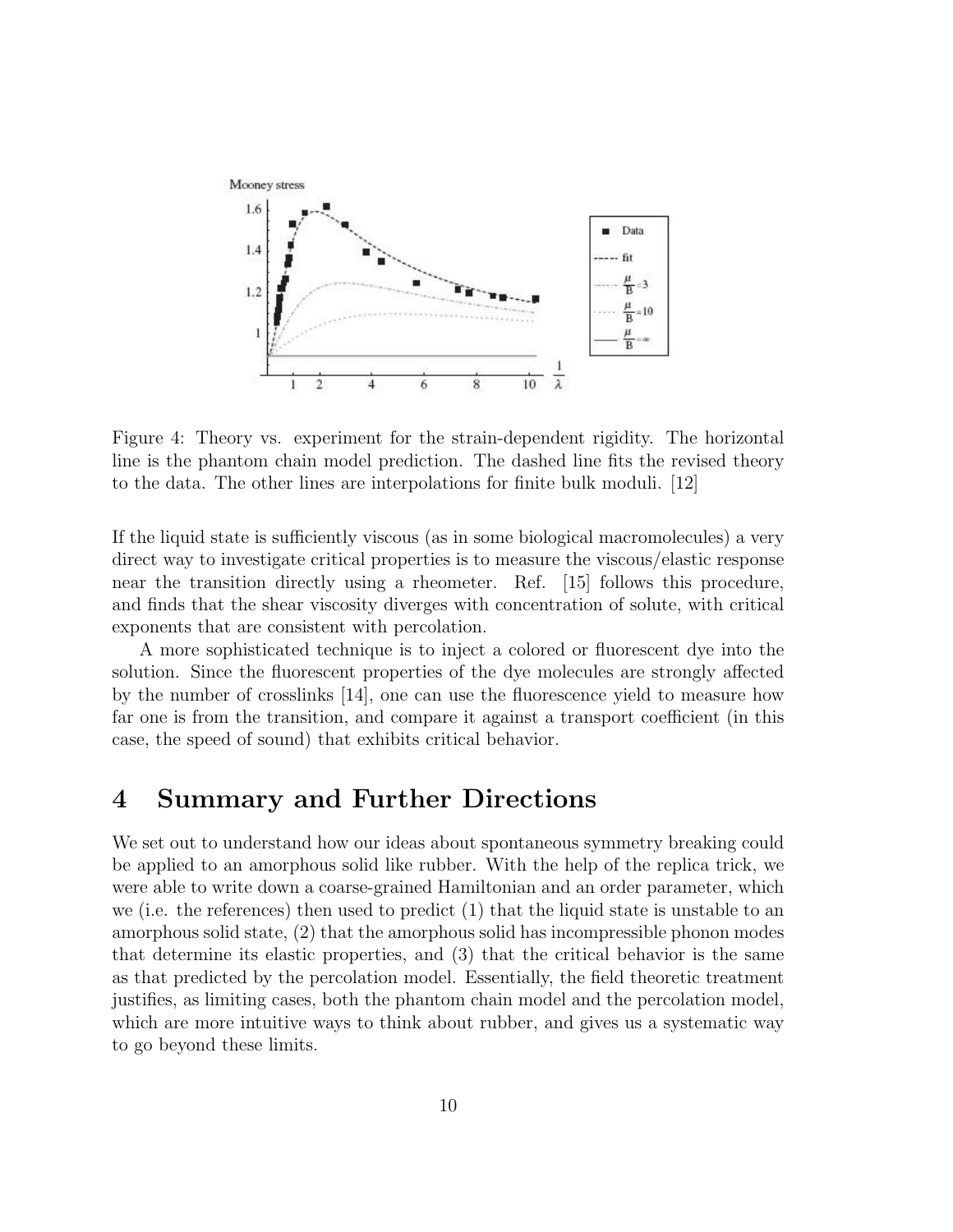|                                                           | a     | $I_{\rm c}$ | $v_{\rm c}$ | Gel time (min) |
|-----------------------------------------------------------|-------|-------------|-------------|----------------|
| Gelatin                                                   | 0.715 | 12.0        | 1.0085      | 35             |
| TMOS $pH = 5.6$<br>$T = 22^{\circ}C$<br>(fluorescein)     | 0.681 | 10.4        | 1.0418      | 13             |
| TMOS $pH = 5.6$<br>$T = 22$ °C<br>(uranile nitrate)       | 0.650 | 3.100       | 1.0418      | 13             |
| TMOS $pH = 5.6$<br>$T = 25^{\circ}C$<br>(fluorescein)     | 0.583 | 5.880       | 1.034       | 12             |
| TMOS $pH = 4.8$<br>$T = 22^{\circ}C$<br>(fluorescein)     | 0.637 | 0.187       | 1.0370      | 40             |
| TMOS $pH = 4.8$<br>$T = 22^{\circ}C$<br>(uranile nitrate) | 0.642 | 1.640       | 1.0370      | 40             |

Figure 5: Critical exponent a of the ultrasound velocity for gelatin and tetramethoxysilane (TMOS) at various concentrations. Percolation predicts  $a = 0.625$  [14].

While there are still aspects that need to be tested (e.g. some of the predictions of Ref. [12]), it seems clear that the theory described in this paper is substantially correct. One of the remaining weaknesses is the lack of any systematic procedure for dealing with the topological issues. The difficulties here seem related to some of the issues in loop models of topological quantum computation [17], and progress there might apply to rubber (or vice versa). Another difficulty is that our Landau theory works well only near the transition, and is less reliable deep in the solid state; there is still scope for an effective theory of the solid state [7]. Possible extensions proposed in Ref. [9] are to see if there are analogues to vulcanization in the theory of quantum phase transitions (quantum rubbers), and to study dynamic critical phenomena at the vulcanization transition [16]. An intriguing question along these lines is whether one can crosslink vortices in superfluid helium to produce a vortex rubber. In addition to these direct extensions, the general treatment of rigidity in polymer networks might apply to at least some of the myriad network problems in communications, engineer